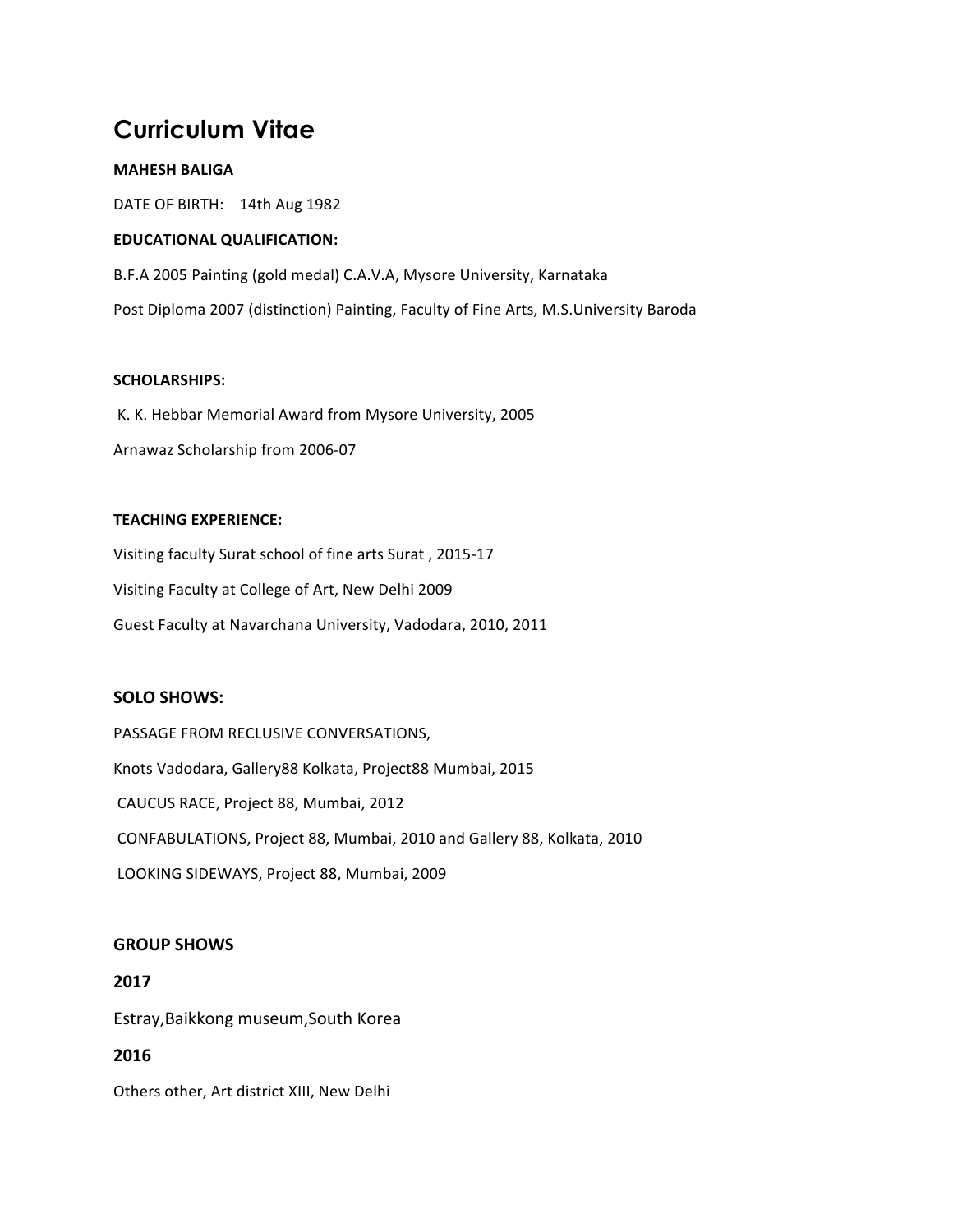New space, Nazar Art Gallery, Vadodara

#### **2015**

Earth Bound,Project88,Mumbai Back to school, Vadfest, Faculty of fine arts, MSU Vadodara Reviving the Retinal, OED Gallery, Kochi Lane -dane , Mumbai artroom, Mumbai

## **2014**

Into the Middle of the "Stories", OED Gallery, Kochi Summer Show, Gallerie88, Kolkata **2013** 

DRAWING, Project88, Mumbai

Water Web Project, Art core (traveling show), United Kingdom

Group show, Art Chennai, Chennai

#### **2012**

Participated in Art Chennai with Project88, Mumbai

Days of Overlap, Rosenfled Gallery, Israel

## **2011**

Participated in 'Art Summit', Gallery88, New Delhi

BORDERLINE Gallery88, Sridharani Gallery

Fly Vadodara Fly, Red Earth Gallery, Vadodara

Ye Hai India Darling, XVA Gallery, Dubai

Games People Play, Artcore (travelling exhibition), United Kingdom

Tiger Project, Save Tiger, New Delhi

## **2010**

'Dakshin -Paschim', Emami Chisel, Kolkata

#### **2009**

Facets of a people, OED gallery, Kochi

From our Cabinets to the Museum, OED gallery, Kochi